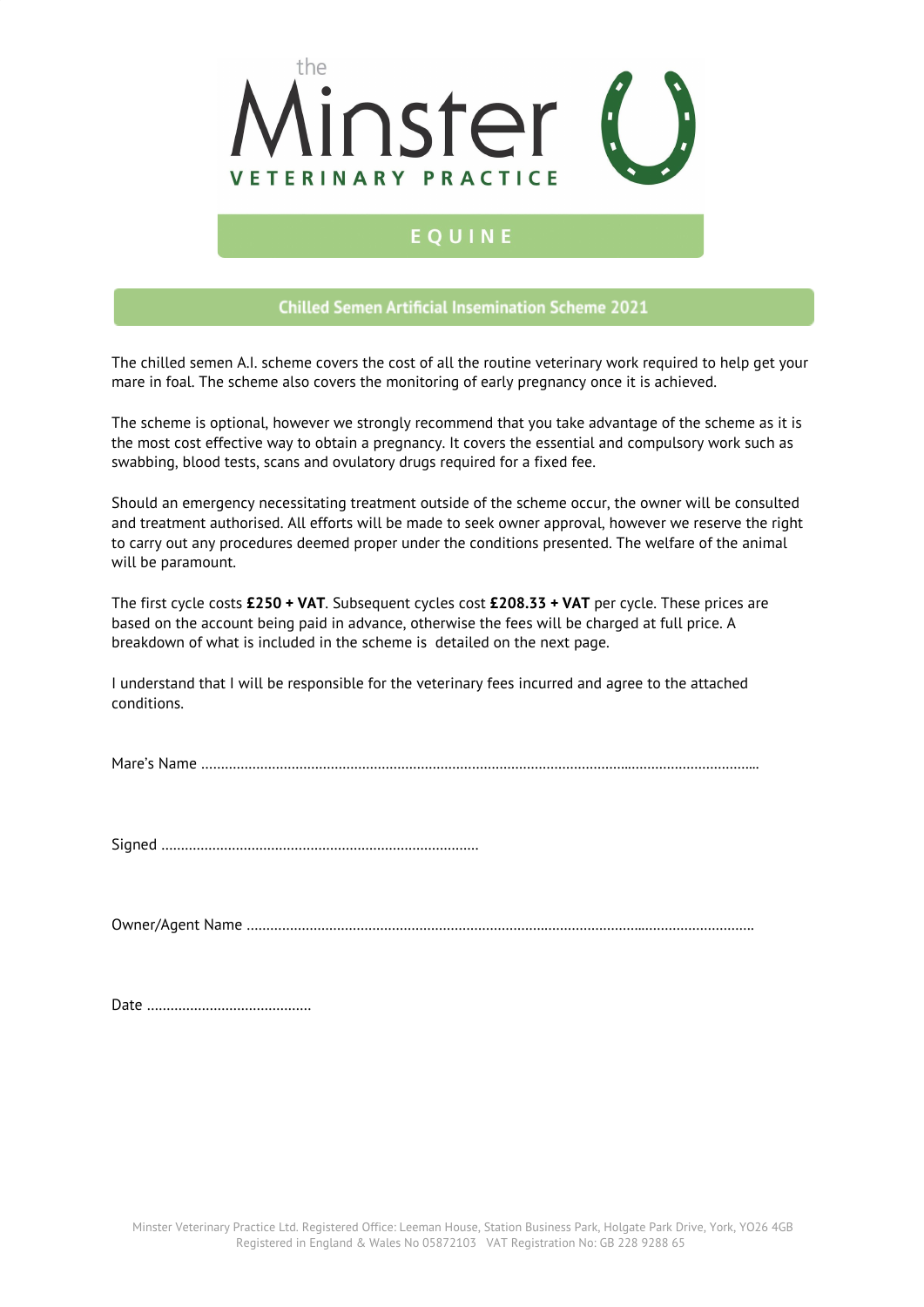

## EOUINE

A mare on the scheme will be inseminated and/or treated per cycle under the terms of the scheme. If the mare remains barren after three insemination attempts, further investigation of the mare's fertility is recommended. Any additional work necessary will be undertaken with the owner's consent and charged at the normal price.

The following procedures **are** included in the scheme:

- Pre-breeding examination including Clitoral swab
- Prostaglandin injections
- Rectal/vaginal examinations including ultrasound
- Cervical swab (when in season)
- Blood tests for EVA/EIA
- Drugs used to stimulate ovulation
- **•** Insemination and evaluation of semen
- Post-insemination examinations
- Any routine antibiotic uterine treatment (wash-out)
- Oxytocin injections
- Caslicks operation (if required)
- Scanning for pregnancy at 14-16 days
- Treatment of twins (if present)
- If pregnant 2 further pregnancy scans at 25-28 days and 42 days

The following are **not** included in the scheme:

- Treatment for pre-insemination endometritis (uterine infection/inflammation)
- Post-insemination large volume lavage
- Sedation of mare (or foal)
- Treatment of mare (or foal) for any other condition
- Progesterone or Regumate treatment
- Investigation of infertility and any treatment recommended thereafter
- Herpes vaccination if mare is in foal
- Visit fees are not included and are levied unless work is carried out at the clinic
- Tetanus antitoxin for unvaccinated mares who require a Caslicks operation
- Foetal sexing
- Any pregnancy scans or diagnosis after 42 days gestation
- Collection of semen from stallions
- Storage of unused doses of semen or their return costs to stud of origin
- Livery of mare / mare & foal at the clinic

Should you decide not to subscribe to the scheme, you must be aware that some veterinary work is essential, *such as swabbing and internal examinations to check for follicles.*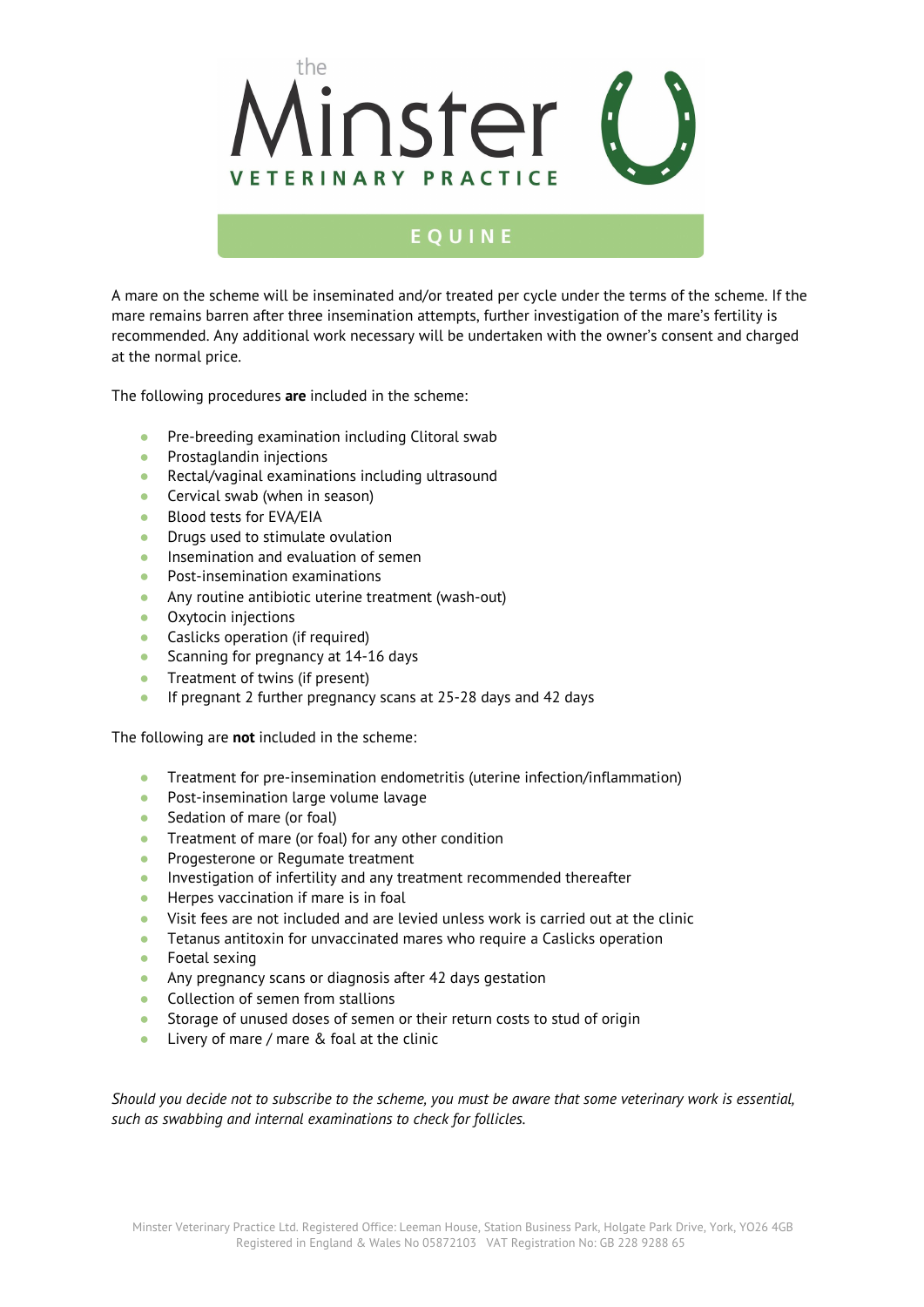

# EQUINE

Should you have any particular requests or requirements regarding the veterinary care, these should be declared directly to the stud or in writing to the practice at:

The Minster Equine Veterinary Clinic Northfield Lane Upper Poppleton York YO26 6QF

poppleton@minstervets.co.uk

If these forms are not returned we shall assume that your mare is not on the scheme and your veterinary work will be invoiced at full price monthly on a conventional basis, payable within 30 days of receipt. The quoted prices are based on the account being paid in advance or paid at the time.

*All payments and forms should be forwarded to The Minster Equine Veterinary Clinic at the above address. Please complete and return all of the enclosed forms.*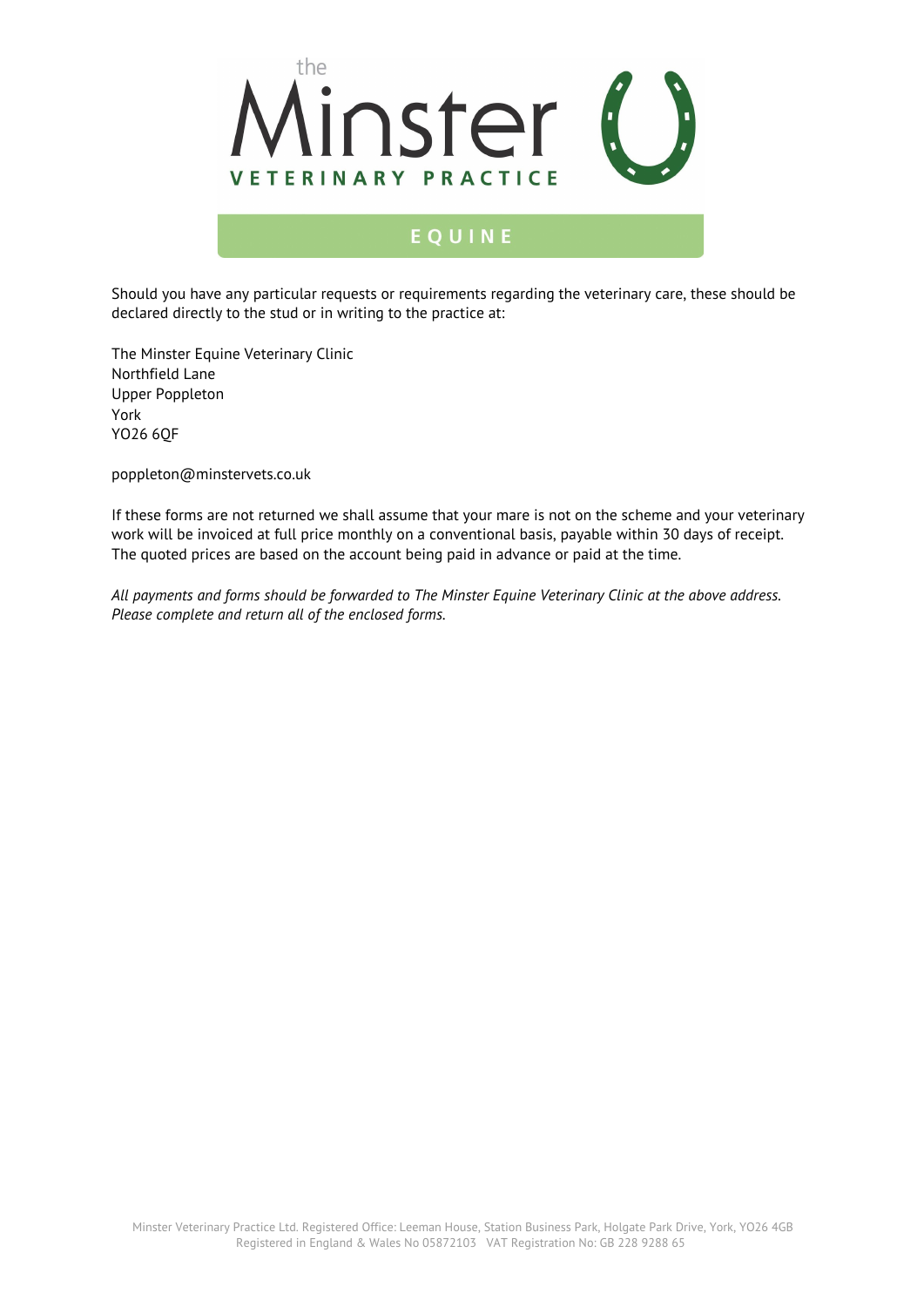

# EQUINE

## **Client Details**

| $\begin{minipage}{0.9\linewidth} \begin{tabular}{l} \hline \textbf{0.01} \end{tabular} \end{minipage} \begin{tabular}{l} \hline \textbf{1.01} \end{tabular} \end{minipage} \begin{tabular}{l} \hline \textbf{1.01} \end{tabular} \end{minipage} \begin{tabular}{l} \hline \textbf{2.01} \end{tabular} \end{minipage} \begin{tabular}{l} \hline \textbf{3.01} \end{tabular} \end{minipage} \begin{tabular}{l} \hline \textbf{4.01} \end{tabular} \end{minipage} \begin{tabular}{l} \$ |  |  |  |  |
|--------------------------------------------------------------------------------------------------------------------------------------------------------------------------------------------------------------------------------------------------------------------------------------------------------------------------------------------------------------------------------------------------------------------------------------------------------------------------------------|--|--|--|--|
|                                                                                                                                                                                                                                                                                                                                                                                                                                                                                      |  |  |  |  |
|                                                                                                                                                                                                                                                                                                                                                                                                                                                                                      |  |  |  |  |
|                                                                                                                                                                                                                                                                                                                                                                                                                                                                                      |  |  |  |  |
|                                                                                                                                                                                                                                                                                                                                                                                                                                                                                      |  |  |  |  |
|                                                                                                                                                                                                                                                                                                                                                                                                                                                                                      |  |  |  |  |
|                                                                                                                                                                                                                                                                                                                                                                                                                                                                                      |  |  |  |  |
|                                                                                                                                                                                                                                                                                                                                                                                                                                                                                      |  |  |  |  |
|                                                                                                                                                                                                                                                                                                                                                                                                                                                                                      |  |  |  |  |

Breeding History

| Year | <b>Stallion Visited &amp; Result</b> | Not Covered | Fresh, chilled or frozen<br>semen used |
|------|--------------------------------------|-------------|----------------------------------------|
|      |                                      |             |                                        |
|      |                                      |             |                                        |

### I **DO** / **DO NOT** WISH TO JOIN THE SCHEME (Delete as appropriate)

Signed ……………………………………………….

*Please complete and return this form to The Minster Equine Veterinary Clinic.*